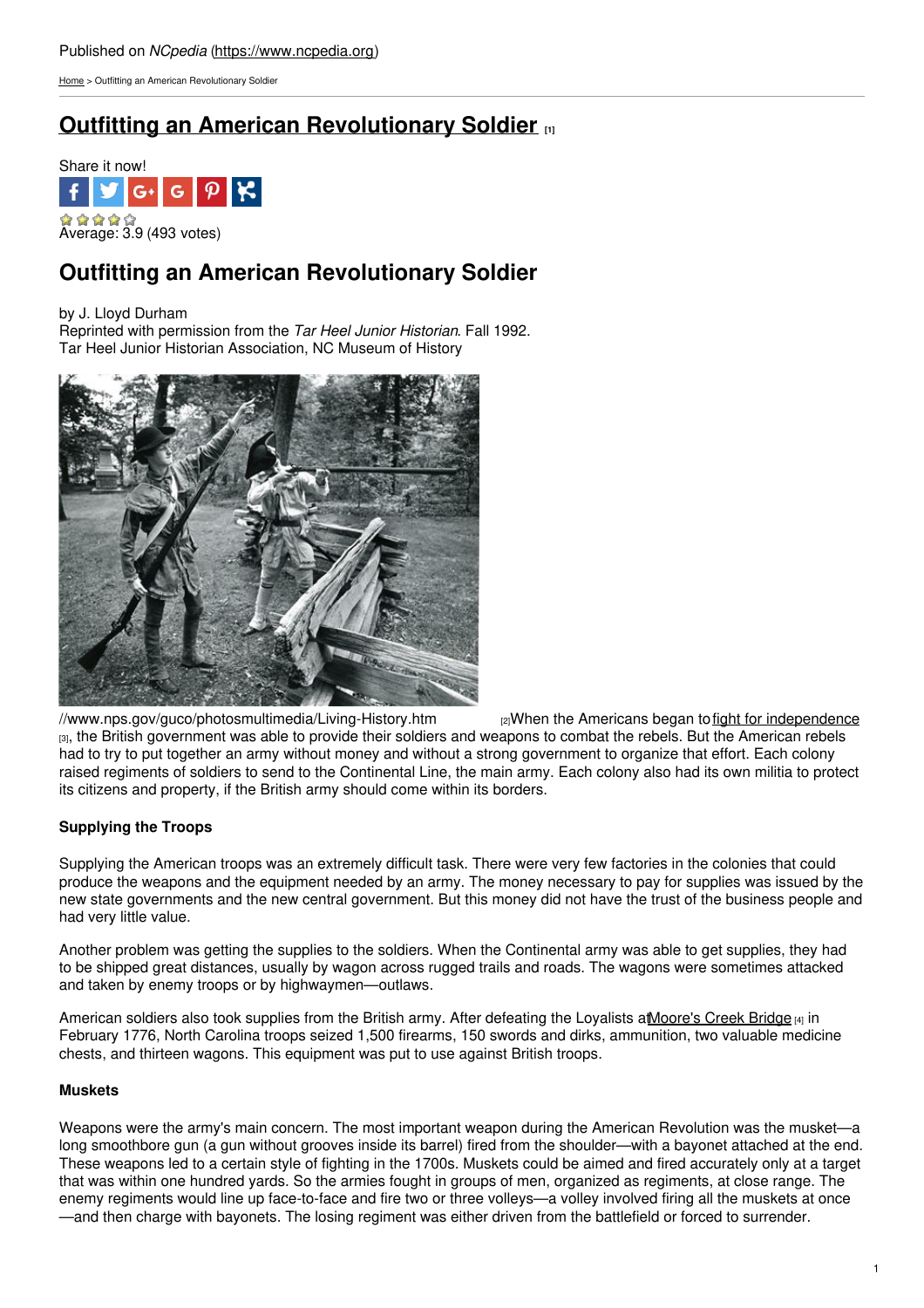

Revolutionary War era muskets, with a bayonet. George C.

Neumann [Collection,](https://www.nps.gov/museum/exhibits/revwar/vafo/vafoconti.html) Valley Forge National Historic Park.  $_{[5]}$ The idea was that because the muskets could not be aimed very accurately at a distance, the regiments would fill the air with massive amounts of lead. This shower of lead would strike down many of the enemy, causing gaps in their line. The regiment could then charge through the gaps, creating disorder and panic and causing the enemy soldiers to retreat or surrender. Speed was an important factor. A trained soldier could fire a musket about four times a minute. The flintlock type of firearm fired when a piece of flint struck steel. This created a spark, which in turn set off black powder/gunpowder in the barrel of the gun. This type of gun did not work in wet weather because the loose gunpowder got damp and would not ignite. Consequently, both armies avoided battles when it was raining.

The British army used the "Brown Bess," a musket that fired one-ounce lead balls. These guns were used by American soldiers when they could be captured from the British soldiers.

When the war began. American soldiers used the weapons from their state's militia stores or from home. Recognizing a shortage, the Continental Congress and the individual colonies placed orders with American gunsmiths to make as many flintlocks as possible. Muskets were also bought from European manufacturers.

In 1778 France became an ally of the colonies in their fight against England. The French government sent large quantities of French muskets. These muskets were much lighter in weight than the British army's "Brown Bess" and fired a smaller lead ball. They were a favored weapon of the Continental soldier.

Muskets could be fitted with a bayonet that made them into a "spear that could shoot." The soldiers would use bayonets for hand-to-hand combat when they charged the enemy after firing their volleys. The bayonets had sharp points that were used to thrust and jab at the enemy.

Bayonets were brutally effective weapons, causing many of the wounds and deaths during battles.

#### **Rifles**

Another type of weapon was the American long rifle. Many legends surround the American long rifle in the Revolution.

The rifle was a long gun made with grooves inside its barrel which made it more accurate than a musket. It was very accurate up to 300 yards and thus was a powerful weapon in the hands of scouts and skirmishers. American riflemen were so feared that some British officers were advised to remove the gold trimmings from their coats. However, the rifle was a slow weapon to reload and did not have a bayonet. A rifleman could be overtaken quickly by dragoons—troops on horseback—or by men with bayonets. North Carolina riflemen participated in defeating the British at the Battle of Kings Mountain.

#### **Small Arms**

The armies also had small arms—weapons that could be carried in a soldier's hand. These included pistols, sabers, and other spear-like weapons called spontoons and halberds. Often these weapons were carried by officers and sergeants as a sign of rank. Officers, particularly, carried smallswords. Dragoons were equipped with pistols and sabers. For North Carolina mounted troops, sabers were often made from steel saws by local blacksmiths. Pistols were rare.

#### **Artillery**

Also very important to the armies was artillery—large guns mounted so they could be moved easily and fired by a crew of men. Artillery included field cannon used on the battlefield, cannon used in forts and on ships, and cannon called howitzers and mortars used to drop bombs into a fort or a confined area such as a ship. North Carolina had artillery companies at various places throughout the war. It also sent an independent artillery company to the North Carolina Brigade with General George Washington's army.

#### **Equipment of the Continental Army Soldier**

During the war, Continental soldiers were the core of the American Revolutionary war effort. These were the men that General Washington and Congress depended most upon. Congress raised the Continental army by calling on the individual states to organize regiments of soldiers. North Carolina was asked to raise two regiments of five hundred men each. Eventually it sent ten regiments of infantry to the Continental Line. These regiments were formed into a single brigade called the North Carolina Brigade. This brigade joined Washington's army in 1777.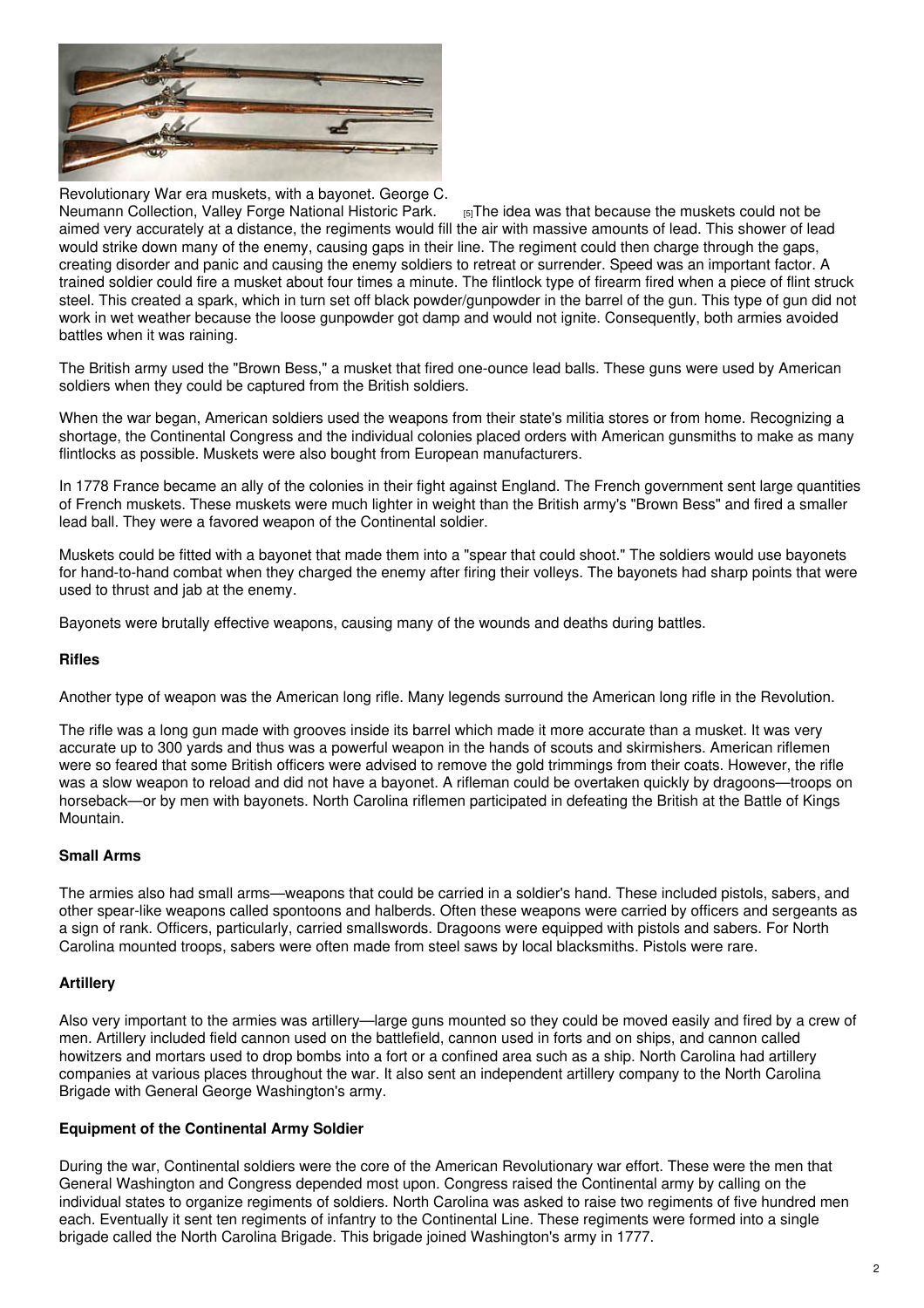The Continental infantryman had equipment that was like that of the British soldier. In addition to a musket, he carried on his right side a leather or tin cartridge box that held twenty to thirty rounds of ammunition, a musket tool, and a supply of flints. On his left side he carried his bayonet in a leather scabbard attached to a linen or leather shoulder strap. Each soldier had a haversack, usually made of linen, to carry his food rations and eating utensils. The utensils usually included a fork made of wrought iron, a pewter or horn spoon, a knife, a plate, and a cup. He also had a canteen of wood, tin, or glass to carry water. A knapsack held extra clothing and other personal items such as a razor for shaving, a tinderbox with flint and steel for starting a fire, candle holders, a comb, and a mirror. Soldiers also often carried a fishhook and some twine so that they could catch some fish when they were near a lake, creek, or river.

#### **Equipment of a Militiaman**

The Continental army often used the local militia to help out. The militia, made up of male citizens over sixteen years of age, was the defense force of each state. Regiments of militia were called up for service by the governor or the commanding general to serve for a campaign or for a period of time as needed. These soldiers were told what equipment they had to bring with them.

The militia soldier carried equipment that looked different from that of the Continental soldier but that usually performed the same or similar function. His knapsack was generally made from linen or canvas and sometimes painted. His haversack and canteen were usually similar to those used by the Continentals. He also had an ax and a blanket.

A militia rifleman carried his rifle, knife, tomahawk—a light ax, water bottle, a powderhorn for his black powder, and a hunting pouch that held other shooting supplies. Sometimes a patch knife, used to cut a patch of cloth, and a loading block, which held patched bullets enabling the rifleman to load quicker, were attached to the strap of the hunting pouch. In addition, a charger measured the amount of powder to put into the rifle when loading.

#### **Uniforms**

Uniforms were a vital consideration to the armies. During this period, battles fought with black-powder weapons would produce enough smoke to make it difficult to see more than a few yards. Clouds of thick smoke would form over the battlefield. It was important to distinguish between friend and foe. Because the smoke was white, bright colors were used for uniforms. The British wore, for the most part, red and scarlet uniforms; the French, uniforms of white and differing shades of blue; and the Americans, dark blues and browns.

Congress did not adopt a Continental uniform until 1779. However, soldiers attempted to have clothing similar to the others in the company or regiment. Many volunteer companies entered the war in uniforms purchased by themselves or their commanders.

The uniform of the American soldier was made up of:

- a hat, usually turned up on one or three sides,
- a shirt made of linen or cotton,
- a black leather stock, worn around the neck,
- a wool coat, usually with collar, cuffs, and lapels that were a different color
- a waistcoat or vest, usually made of linen or wool,
- a pair of wool, linen, or cotton trousers, either breeches that were gathered just below the knee, or overalls,
- stockings, and
- leather shoes.

Congress adopted brown as the official color for uniforms in 1775. But there was a shortage of brown cloth, so some regiments dressed in blue and gray. In September 1778 Congress received a large shipment of uniforms from France. The North Carolina Continental Line regiments received blue coats faced with red collars, cuffs, and lapels. In October 1779 Congress adopted regulations requiring North Carolina troops to wear a uniform made of a blue coat with blue facing and laced with white around the buttonholes.

North Carolina troops frequently were without proper uniforms, but the most difficult item to supply was shoes. In 1777 officers from one regiment appealed to Governor Richard [Caswell](https://www.ncpedia.org/biography/caswell-richard-0) [6] for help, stating that the men were "without blankets or tents or shoes." The governor noted that many of the privates of the Independent Artillery Company were barefoot. The winter of 1777–1778 was a hard winter for the American soldiers. Driving rains turned to snow and sleet, causing great suffering to men without shoes. General Washington wrote: "You might have tracked the army . . . to Valley Forge by the blood of their feet." Eventually the government was able to supply the necessary shoes to the North Carolinians.

### **Hunting Shirts**

Along with the American long rifle, the American hunting shirt became famous in the American Revolution. It was generally made of homespun linen and cut in a long overshirt or wraparound style. It had rows of fringe around the edges and fit loosely so the wearer could move easily. Favored by General Washington, it was frequently worn by both Continentals and the militia. In 1776 Washington described it: "No dress can be cheaper nor more convenient, as the wearer may be cool in warm weather and warm in cold weather by putting on [additional clothes]. . . . "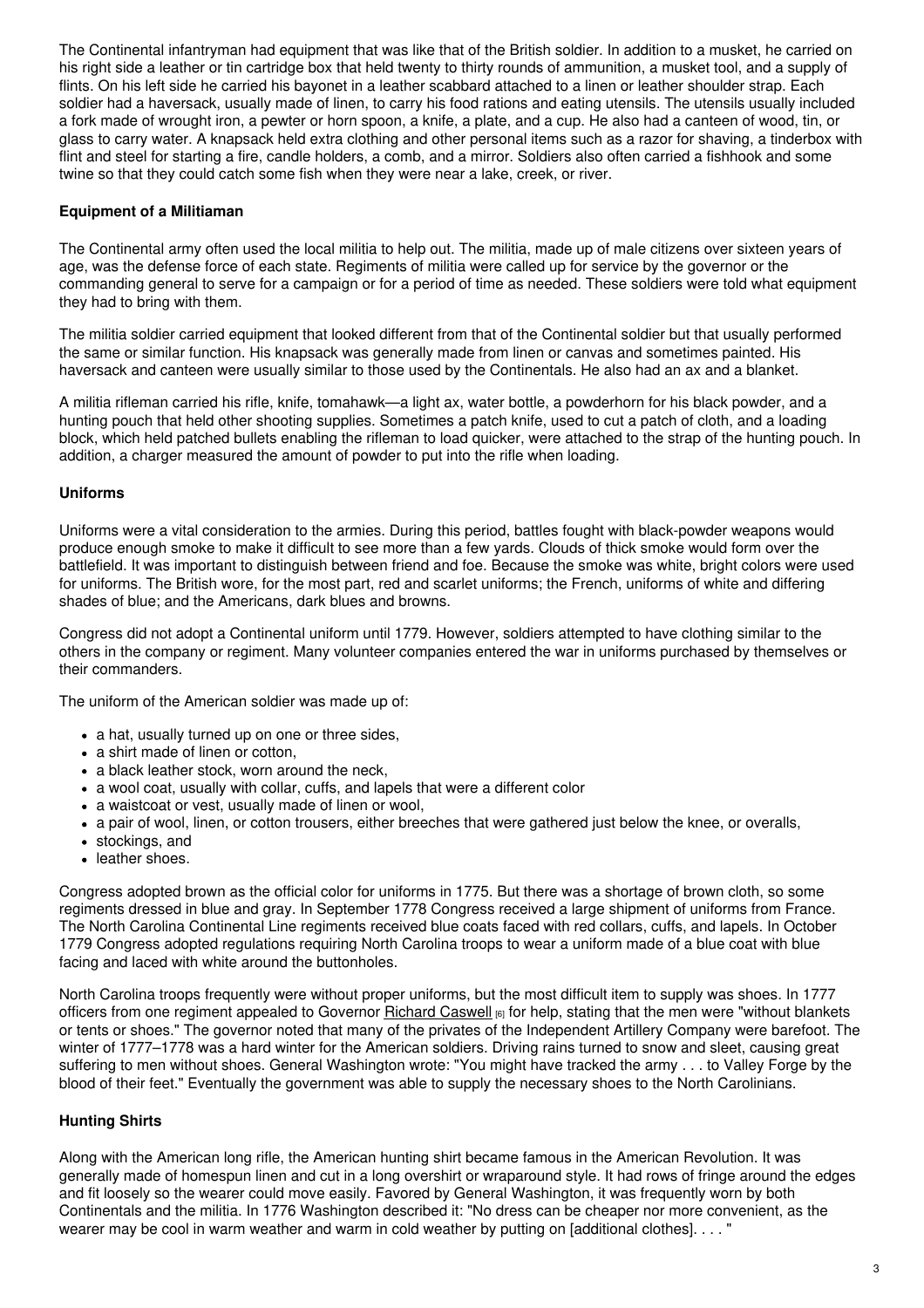In 1775 when the North Carolina Congress raised a battalion of ten companies of minutemen, or militia, it called for these men to be uniformed in hunting shirts. General Washington stated that a man wearing a hunting shirt created "no small terror to the enemy who think every such person is a complete marksman." Aside from hunting shirts, the militia usually wore homespun wool coats in a variety of colors and patterns and waistcoats, breeches, and stockings.

### **Equipment for the Camp**

Equipment for camp was vitally important to the soldier's comfort as well as his life. Probably the most important piece of camp equipment for the American soldier in the American Revolution was his blanket. It protected him against the cold, and, when he did not have a tent to sleep in, from the moisture in the air. It also served as an overcoat when a soldier did not have one. Blankets were usually made of wool, and Governor Caswell considered them a priority when he supplied the troops.

Tents provided protection from the cold and rain. They came in various sizes, generally depending on the occupant's rank. The officers' larger tents were called *marquees*. They were made of canvas or heavy cotton, usually about ten feet across by fourteen-feet deep by eight-feet high. By comparison, a private's tent was about six-and-one-half–feet square by fivefeet high. It was expected to hold five men.

### **Food**

Feeding the army was difficult, especially during the winter. When the army was marching or on a campaign, soldiers were given a type of biscuit or hard bread and ears of corn. Sometimes there was a packet of cornmeal and, when available, some dried beef. Baggage wagons carried the provisions and rations in front of the North Carolina soldiers as the men marched. This was done so that when the campsite was reached, the men could pick up the rations from the wagons as they passed by.

In camp, cooking utensils were necessary because food was issued in raw form. A set of cooking utensils was usually issued to every six or eight men. This included a kettle, cooking forks and spoons, and often a water bucket. Soldiers usually provided their own forks, spoons, and knives to eat with. They also needed a plate, usually made of wood or pewter, and a drinking cup. In the North Carolina Brigade, soldiers were not allowed to put any of their personal property in the baggage wagons when they were on the march. They had to carry their own blankets, kettles, and other personal items.

In 1777 it was ordered that each soldier would receive one pound of flour or bread, one and one-half pound of beef or pork, and one quart of beer per day. Each week he would receive five pints of peas, one pint of meal, and six ounces of butter. Vinegar was issued on occasion and rum was issued to those men working around the camp and on guard duty. It was recommended that the men should always boil or roast their provisions.

### **Supply Shortages**

Often it was hard to get supplies, and the shortages hurt the war effort. The North Carolina troops planned an expedition to Georgia and Florida, but it failed for lack of supplies. One officer defended General [Robert](https://www.ncpedia.org/biography/howe-robert) Howe  $\eta$  of North Carolina, stating that the public was "throwing a thousand reflections on the General and the army for not marching to attack the enemy and storm lines, without provisions and without ammunition." The officer elaborated, "What can be more cruel than crowding eight, ten, and twelve men into one tent, and oblige those who cannot get in, to sleep in the heavy dews?" Ten to fifteen men were using one camp kettle and six to eight men were sharing one canteen. Sometimes when supplies were issued, there was confusion as to whether they were meant for the Continental Line troops or the state militia regiments.

With poor shelter and food, and lack of sanitary conditions, thousands of soldiers fell seriously ill and many died. Overcrowding in tents and hospitals caused the diseases to spread. Soldiers sent to hospitals with one disease often acquired a second one while they were there. In an effort to prevent sickness, the North Carolina Brigade was often ordered to clean their camp and warned not to throw bones and scraps of meat around their tents. The troops were ordered to keep themselves as clean as possible. Eight pounds of soap was distributed each week to every hundred men. A general order in 1777 called for the North Carolina Continental troops to shave their beards and to be properly dressed in regimental uniforms.

The Continentals and militiamen from North Carolina were never supplied as well as some of the soldiers from the wealthier or more industrial states. However, they seemed to make up for their lack of supplies and equipment with their willingness to endure hardship. At Valley Forge during the cruel winter of 1777–1778, the North Carolina Brigade had the lowest number of desertions of any state although it was the poorest in provisions and clothing. Perhaps by this time, the North Carolinians had grown accustomed to doing without.

After General Cornwallis retreated to Wilmington and then to Virginia in 1781, the North Carolina militia generally controlled the state and its resources. Food and equipment were supplied more regularly to its troops fighting in South Carolina and elsewhere. After Cornwallis surrendered to General Washington in October, the shortages the Carolina troops experienced were due more to a general feeling that the war was over and North Carolinians did not have to worry so much about supplying the army.